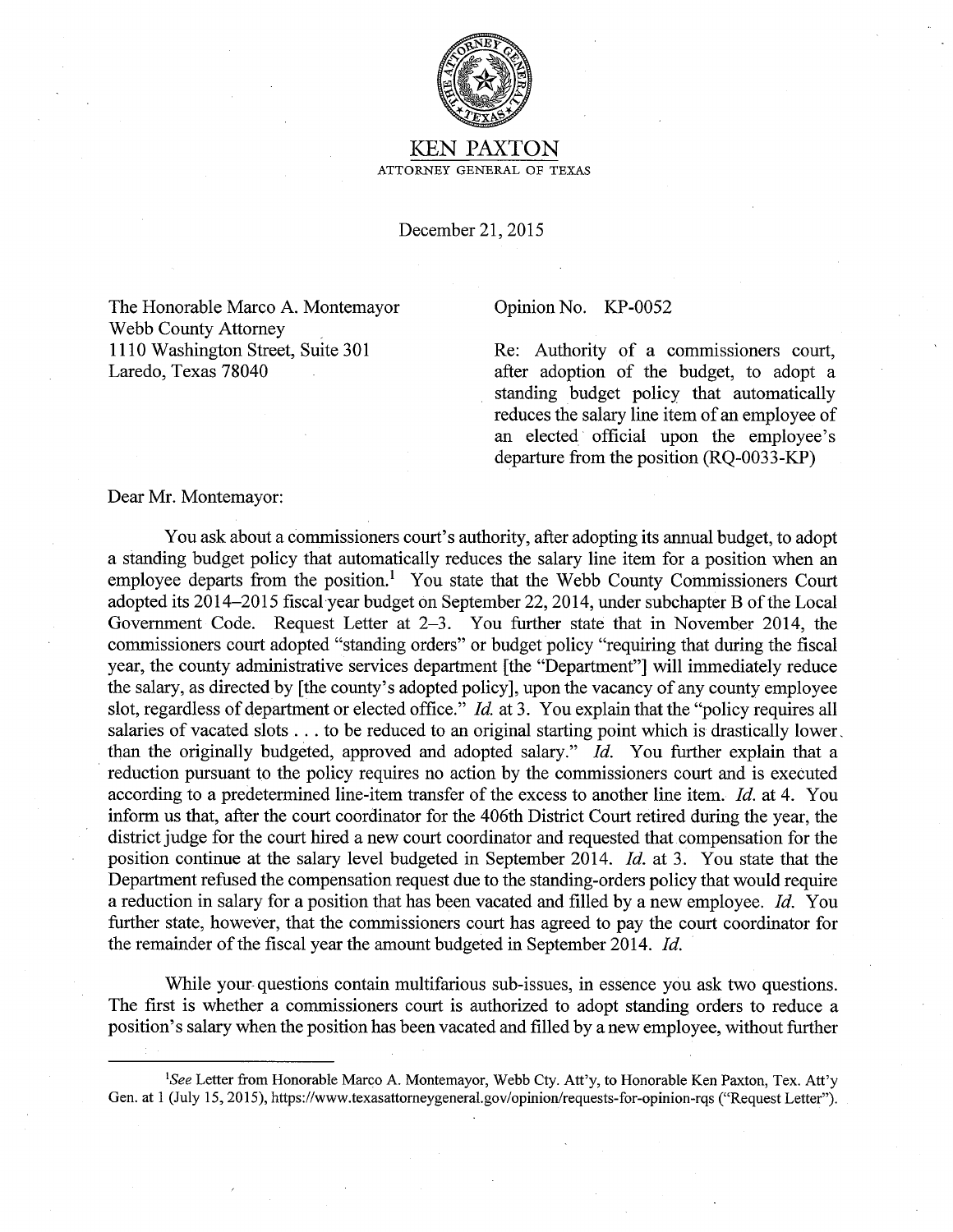action by the commissioners court. The second question is whether such orders may be implemented with respect to a court coordinator.

A commissioners court has "only those powers expressly given by either the Texas Constitution or the Legislature" and "the implied authority to exercise the power necessary to accomplish its assigned duty." *City of San Antonio v. City of Boerne,* 111 S.W.3d 22, 28 (Tex. 2003). But a commissioners court's duty to manage a county's financial affairs "carries with it broad discretion in making budgetary decisions." *Griffin v. Birkman,* 266 S.W.3d 189, 194 (Tex. App.—Austin 2008, pet. denied). A commissioners court has general authority to set the salaries of most county employees. TEX. LOC. GOV'T CODE § 152.011. Salary levels are among the fiscal matters considered during the preparation of the county's annual budget under one of three subchapters in chapter 111 of the Local Government Code that are applicable to particular counties. *Id.* §§ 111.001-.014 (subchapter A, budget preparation in counties with a population of 225,000 or less), .031-.045 (subchapter B, budget preparation in counties with a population of more than 225,000), .061–.075 (subchapter C, alternative method of budget preparation in counties with a population of more than 125,000). After final adoption of the county's budget, the commissioners court must "spend county funds only in strict compliance with the budget," with limited exceptions. *Id.* §§ 111.0lO(b), .041(b), .070(a). Thus, once a salary has been approved and adopted in the final budget, it cannot be reduced except as permitted under chapter 111. *See*  Tex. Att'y Gen. Op. No. JC-0131 (1999) at 3 (stating "once the salaries of county officers and employees are set, the salaries may not be reduced, outside of the regular budget adoption and amendment process").

Chapter 111 provides two exceptions that allow a commissioners court to amend a final budget. First, the final budget may be amended for an emergency expenditure, but only in "a case of grave public necessity to meet an unusual and unforeseen condition that could not have been included in the original budget through the use of reasonably diligent thought and attention." TEX. Loc. Gov't Code §§ 111.010(c), .041(b), .070(b). Because, as you describe it, the standing order ·to reduce a salary is automatic without regard to particular circumstances, it is not authorized under the emergency exception. Second, a commissioners court may amend the budget outside of an emergency by transferring an amount budgeted for one item to another budgeted item. *Id.* §§ 111.0lO(d), .041(c), .070(c)(l). In particular circumstances, courts have upheld the reduction of a salary by transfer from one budgeted item to another. *See Gattis v. Duty,* 349 S.W.3d 193, 207 (Tex. App.-Austin 2011, no pet.); *Griffin,* 266 S.W.3d at 201-02. We are not aware of any provision in chapter 111 that prohibits as a matter oflaw the adoption of an order that automatically transfers funds budgeted for a position when the position has been vacated and filled by a new employee.<sup>2</sup> But whether a commissioners court may transfer funds budgeted for the salary of a

<sup>&</sup>lt;sup>2</sup>A commissioners court may not delegate its powers requiring the exercise of judgment and discretion absent statutory authority. Guerra v. Rodriguez, 239 S.W.2d 915, 920 (Tex. Civ. App.-San Antonio 1951, no writ). Accordingly, a commissioners court may not delegate its discretionary authority to transfer funds from one item to another except as authorized by law. See Tex. Att'y Gen. Op. No. GA-0154 (2004) at 4. But see TEX. Loe. Gov'T CODE  $\S$  111.070(c) (2) (authorizing a commissioners court in a county operating under subchapter C, to designate another officer or employee to "amendthe budget by transferring amounts budgeted for certain items to other budgeted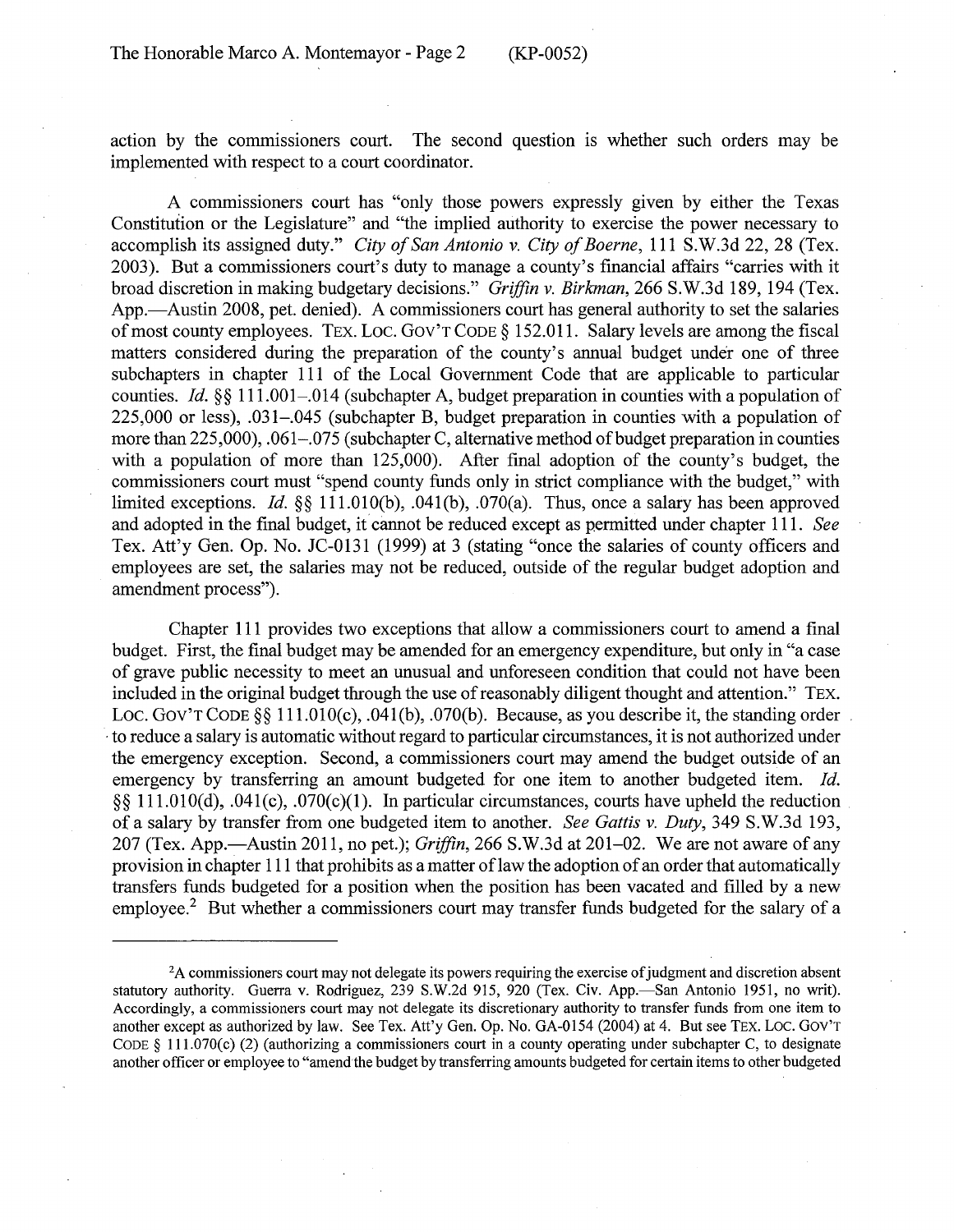specific employee consistently with chapter 111 and other applicable law depends on the particular circumstances. For example, a commissioners court may not exercise its budgetary authority over salaries to transfer funds in a manner that prevents an elected officer from performing the duties of office. Tex. Att'y Gen. Op. No. GA-0037 (2003) at 5. ·

More importantly, the commissioners court's authority to reduce the salary of a particular employee may be limited by other law. The compensation of several officers and employees is governed by other statutes specifically applicable to the officer or employee. *See, e.g.,* TEX. Gov'T CODE §§ 41.106 (staff of prosecuting attorney), 52.051 (district court reporter); TEX. LOC. GOV'T CODE  $\S 152.013(a)$  (elected county officials). Thus, while a commissioners court may have general authority to adopt standing orders to reduce compensation for a position that has been vacated and filled by a new employee, whether the policy may be implemented with respect to a particular position depends on whether other law governs the compensation for the position. As this office has previously noted, "[s] tatutes specifically applicable to a particular county officer may provide the officer with more or less authority, relative to the commissioners court, and may lead to a different result." Tex. Att'y Gen. Op. No. GA-0037 (2003) at 1 (determining that the commissioners court did not have the authority to reduce compensation of an elected county official's employee under particular circumstances). ·

The second question concerns the compensation of court coordinators under section 74.104 of the Government Code. Request Letter at 2. The statute provides:

- (a) The judges shall determine reasonable compensation for the court coordinators, subject to approval of the commissioners court.
- (b) Upon approval by the commissioners court of the position and compensation, the commissioners court of the county shall provide the necessary funding through the county's budget process. County funds may be supplemented in whole or part through public or private grants.

TEX. Gov'T CODE § 74.104. Under section 74.104, it takes two actions to establish a court reporter's compensation: the judge must determine reasonable compensation and the commissioners court must approve it. *Id.* The statute does not authorize a commissioners court to unilaterally set the court coordinator's salary without the judge's determination of reasonable compensation. As this office observed about a similar statute, section 74.104 appears designed to require the judge and the commissioners court to establish a court coordinator's compensation by collaboration, giving neither final authority to set the salary. *See* Tex. Att'y Gen. Op. No. GA-0952 (2012) at 2 (construing the statutory authority of the county judge and commissioners court to establish the salary of the Van Zandt County Court at Law court reporter). A standing order that automatically reduces the court coordinator's salary upon the happening of a contingency infringes on the judge's authority to determine reasonable compensation in contravention of

items"). A commissioners court may delegate ministerial or administrative tasks necessary to carry out its budgetary responsibilities, provided that it does not delegate its discretionary decision-making authority. See Tex. Att'y Gen. Op. No. GA-0839 (2011) at 2-3.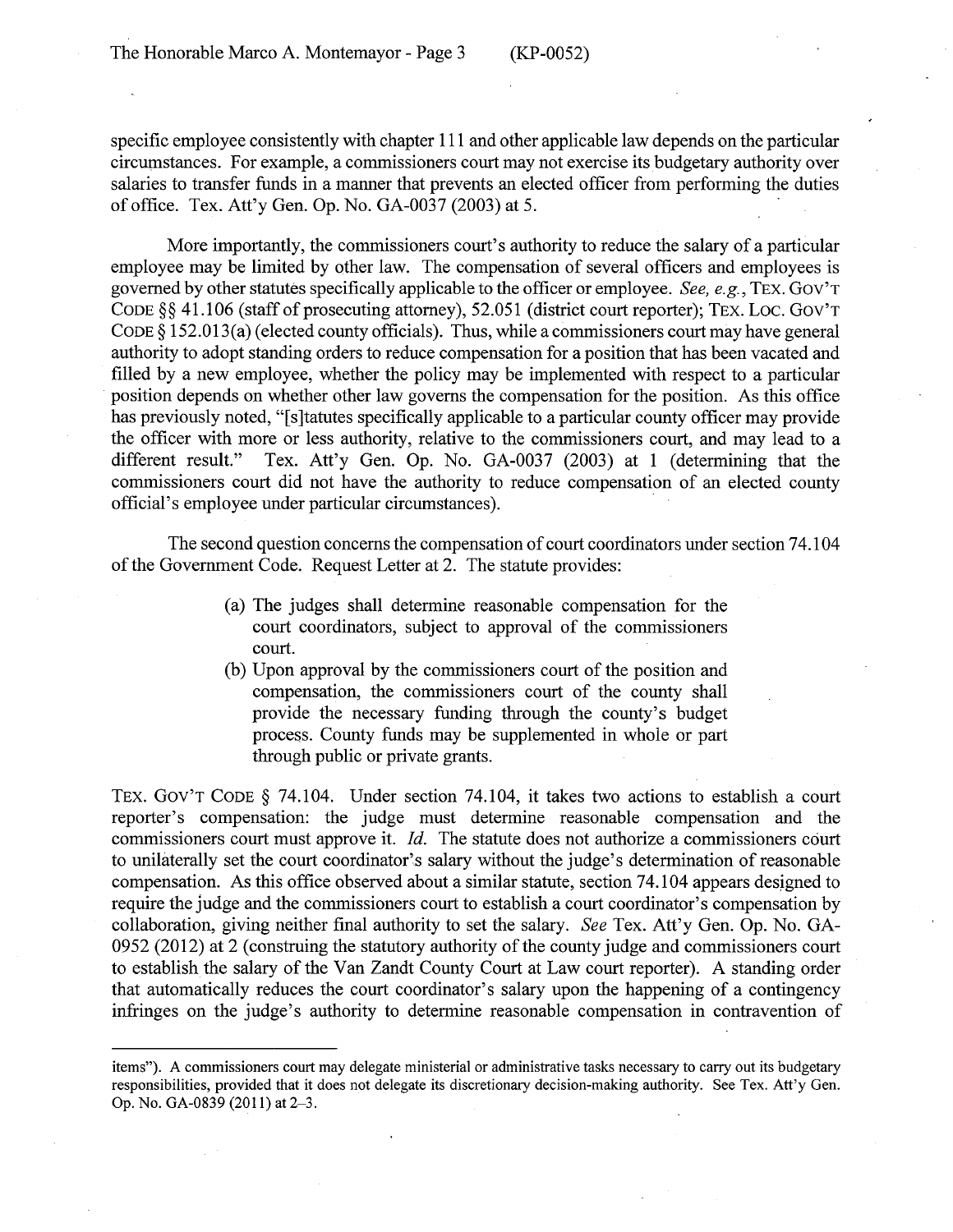subsection 74.104(a). Accordingly, section 74.104 of the Government Code does not permit a commissioners court to reduce a court coordinator's salary by automatic operation of standing county policy without a determination of reasonable compensation by the judge who selected the court coordinator.